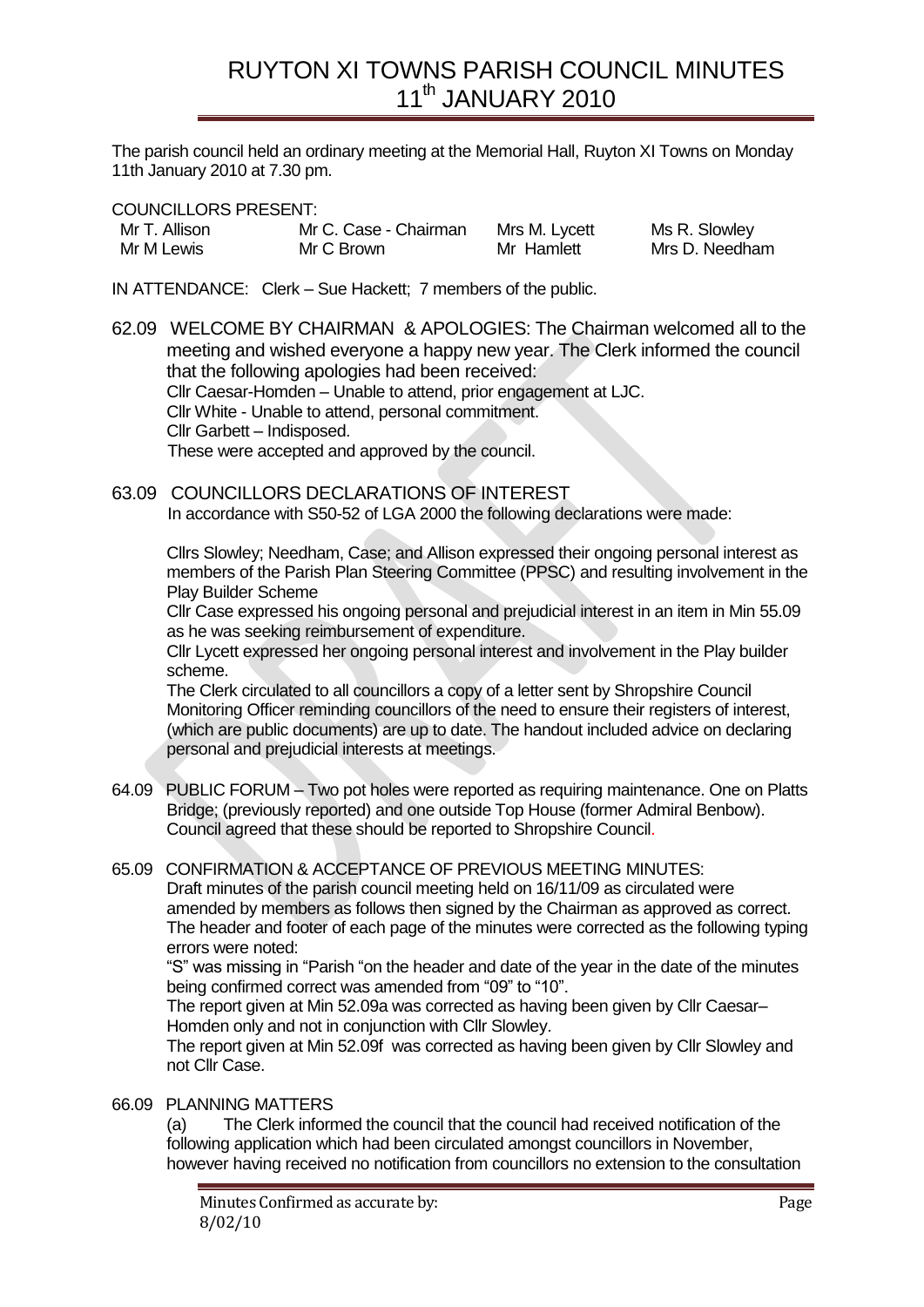period, had been sought. Councillors noted this and were in agreement that they did not wish to make comments as the application did not impose on the parish.

09/03388/FUL 18/11/2009 Packwood Haugh School Park Bank Proposed single storey extension to the existing laundry facilities and associated works SC now considering the application.

(b) The status of the following planning applications as at 5/1/10 were reported as follows:

09/03139/FUL Ivy Cottage The Cliffe Ruyton Xi Towns Application under Section 73a of the Town and Country Planning Act 1990 for the erection of a timber.garage/outbuilding. **SC Permission granted**

09/02729/OUT Cliffe House Big Walls Ruyton Outline application for the erection of 2 detached dwellings to include siting and means of access **SC Pending consideration**

09/02516/COU Pradoe Church West Felton Extension of cemetery **SC Permission granted**

These were noted by councillors.

(c) The supplementary agenda item relating to a planning application 09/03496/FUL by MJ & HM TIMMIS which although situated outside the parish required consideration by the council. The Clerk confirmed she had circulated to councillors relevant details of the application prior to the meeting. Following discussion the council were in agreement that no comments should be made.

67.09 POLICE REPORT – None available as LJC meeting being held.

#### 68.09 LOCAL REPORTS

(a) School, Safe to School Routes – Unavailable.

(b) Shropshire Council Report- Unavailable.

(c) SALC – The Clerk reported on the new constitution and training initiative being trialled. A final version of the constitution will be circulated when received by the Clerk. Cllr Case reported on the AGM.

(d) Parish Plan Steering Committee – An update report on the bridge and stiles was unavailable as no progress had been made. Cllr Allison agreed to contact Clive Dean with respect to the three kissing gates which were to be installed, and ensure permission was sought from landowners to do this. An OS map reference would be provided to the Clerk by Cllr Allison or the Chairman in respect of bridge repairs and a request sought from the landowner for permission to repair the wire at the bridge. (Clerk to write to landowner when details confirmed and detailed information provided.) Council were in agreement that the costs of these repairs would be met by the parish council as Mr Peate would be instructed to carry out repairs when permission had been obtained. (e) Local Joint Committee (LJC) - Update unavailable as meeting was being held the same evening.

(f) Drs Meadow Playbuilder Site – Cllr Slowley reported that councillors had recently been on site with Shropshire Council officers checking the plan against the site and that the contract had been formerly placed. A site plan was circulated amongst councillors and the public.The project was due to be completed by 31/3/10. The Chairman thanked the councillors involved for their valued contribution to the project.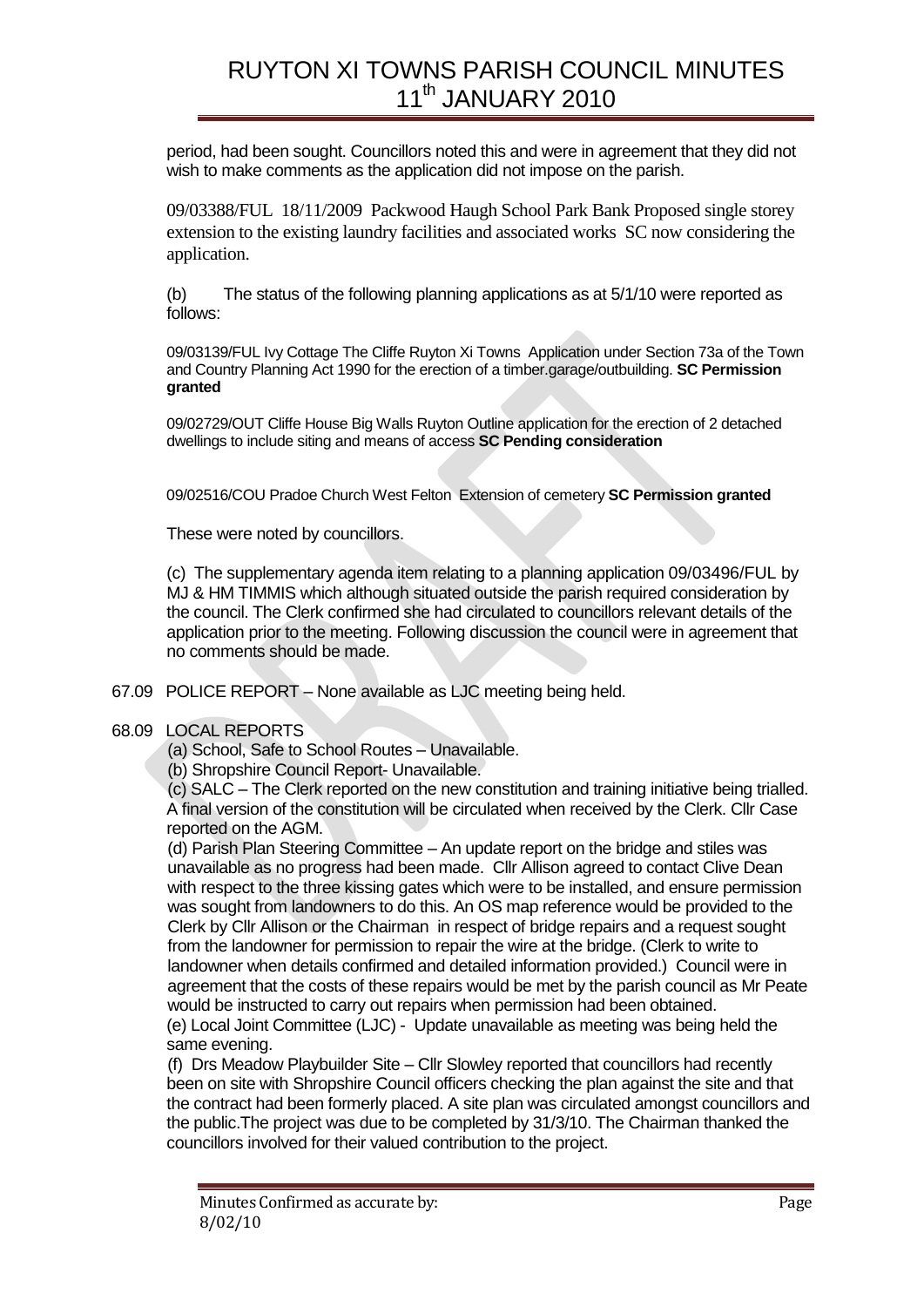(g) Other - Ruyton Sports Committee: Cllr Brown informed the parish council that as a result of ongoing issues with poor drainage of the football pitch a committee was in the process of being formed and that he intended to be a member. Discussion arose as to how the drainage issues should be resolved and it was agreed that a complete copy of the S106 should be provided to the committee for this purpose. The Chairman agreed to arrange this.

**Resolved without dissent** : The parish council supported the formation of the Ruyton Sports Committee and would be financially supportive of it if required. This was proposed by the Chairman and seconded by Cllr Hamlett.

69.09 MAZARS REPORT – The Chairman reported that the following comments had been made by the auditors on the AR:

"The council must ensure it takes appropriate action to address the matters raised by the internal auditor. The council failed to submit the AR and supporting information for audit by the date requested ".

The Clerk explained that an additional £20.00 had been charged as a result of additional work and letters sent out by the auditors as a result of the late submission of the return.

### 70.09 FINANCE

(a) The Clerk requested that the following payments be authorised for payment by the council:

| Chg No | Payee                                   | <b>Description</b>                                                                                       |         |
|--------|-----------------------------------------|----------------------------------------------------------------------------------------------------------|---------|
| 676    | Mrs S D Hackett                         | Salary (Net) 1/9/09 - 31/12/09                                                                           | 1718.74 |
| 677    | Post Office Ltd                         | Tax, NI'ers, NI 'ees                                                                                     | 505.09  |
| 678    | Mazars                                  | Audit services                                                                                           | 178.25  |
| 679    | <b>V&amp;W Electrics</b>                | <b>St Lamp Mtce</b>                                                                                      | 90.77   |
| 680    | The Three Parishes<br><b>Newsletter</b> | Dec Newsletter publication & circulation costs                                                           | 87.00   |
| 681    | <b>V&amp;W Electrics</b>                | St Lamp Mtce                                                                                             | 190.02  |
| 682    | Mr Case                                 | Reimbursement of personal expense claim for<br>Christmas lighting & extn cable. ( Prev<br>authorised Min | 90.93   |

Council agreed that an internal control check would be performed on the PAYE calculation and accounts by Cllr Case in January, who would evidence the check and liaise with the Clerk. Agreement of the asset list was deferred to the next meeting.

(b) The Clerk reported that Mr Gittins has responded to the parish council"s letter that he is willing to continue organising the hanging basket scheme in the village provided that financial assistance from the council is forthcoming if required. The matter was then discussed in detail by the council and it was agreed that Cllr Brown would contact Mr Gittins to discuss details further and report back to the council at the next meeting. The Chairman proposed that the scheme if managed by the council in the future should be a restricted fund and that a reasonable grant towards it should be provided for as a contingency in the parish council budget. This was seconded by Cllr Brown.

The Chairman requested that Cllr Garbett"s valued contribution to the success of the project as outlined in Mr Gittin"s letter be formally recognised by the council in the minutes.

c) SC Highways Grant 2009/10 - Chairman reported that he had completed the grant request and had submitted it to Shropshire Council recently.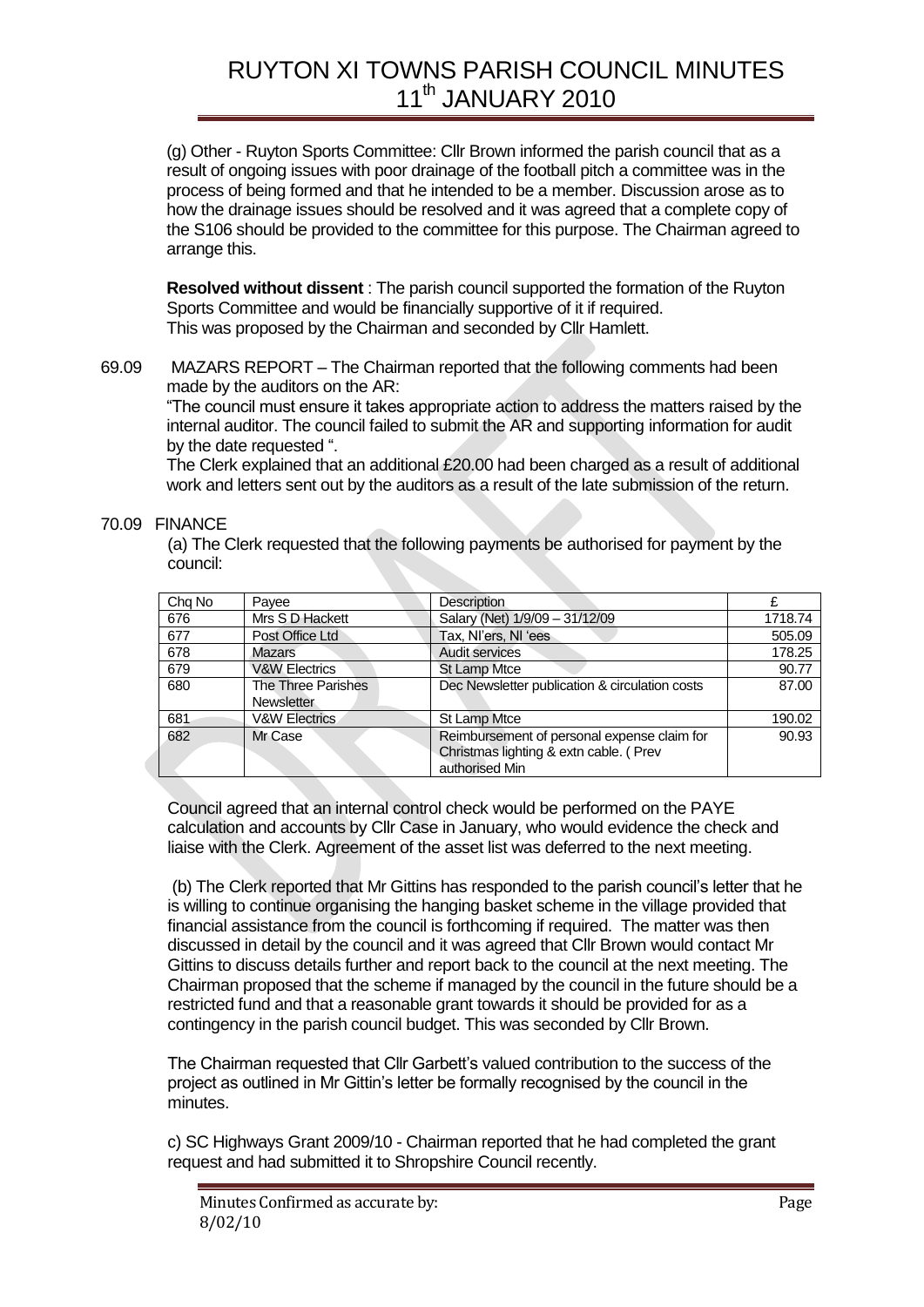71.09 BUDGET 2010/11 – The Chairman presented the 2010/11 budget proposals in detail see appendix A . He confirmed that the Council were being asked to support a precept of £14,700 as amendments to the draft budget first presented in November as a result of councillor remarks and requests and in line with NALC recommended accounting practices. After further discussion the Chairman made the following proposal which was seconded by Cllr.

#### **Resolved without dissent: The precept of £14,700 and total unrestricted spend of £15,866 be approved by the council as proposed by the Chairman and seconded by Cllr Brown.**

72.09 BUS SHELTER – The Clerk reported that she had been asked to report on behalf of Cllr Caesar-Homden that two bus shelters be considered by the council at two different sites: The Talbot and Bridge Inn. Councillors individually reported on the outcome of the site visit with the SC Officer Matt Johnson arranged by the Clerk in December.

The Chairman proposed that one bus shelter at The Bridge Inn be considered at the preferred site (1 of 3 options for location of bus shelter), the council"s preferred choice was the east wall at Ingle nook; which is located at the furthest eastern location discussed. Parish funds to be made available for the purpose of installation and purchase of the bus shelter (i.e. total cost) was agreed not to exceed £1,500. This was seconded by Cllr Needham and the council agreed that the bus shelter selected should be in keeping with its rural location.

### **Resolved without dissent that the proposal be approved and that Matt Johnson be informed of the decision as soon as possible.**

- 73.09 HIGHWAY MATTERS Chairman reported that having received correspondence from the SC Surveyor in late November a site visit and appraisal of Ruyton"s highways had not been considered appropriate. However traffic management issues raised by Packwood School, and the public via the Parish Plan consultation event were discussed in detail by the council and it was **agreed that a SC Traffic management Officer be invited to walk the village with Cllr Needham and Cllr Case** who agreed to act as the council representatives and report back to the parish council. Clerk to organise.
- 74.09 THE CLIFFE- Cllr Allison reported that the notice board had been satisfactorily repaired by Mr Peate.

## 75.09 SHROPSHIRE COUNCIL CONSULTATIONS

- a) SC Charter for more Effective Local Government in Shropshire. The Clerk explained the purpose of the charter and reported that an electronic copy had been circulated to all councillors. Comments were requested from the parish council by February. Council agreed to defer this to the next meeting.
- b) LJC Community Engagement pilot Phase 1"B" letter from Lois Dale. Details had been electronically circulated and it was agreed that having listened to a brief summary given by the Clerk on the initiative, the timing of LJC meetings would not enable the parish to take part in the phase. Clerk to feedback to Lois Dale. Cllr Slowley agreed to obtain further information about the initiative from the LJC representative and report back at the next meeting.
- c) The Clerk reported the launch of Shropshire Partnership"s New Consultation Portal at [www.shropshirepartnership.org.uk.](http://www.shropshirepartnership.org.uk/) This was noted by the council.